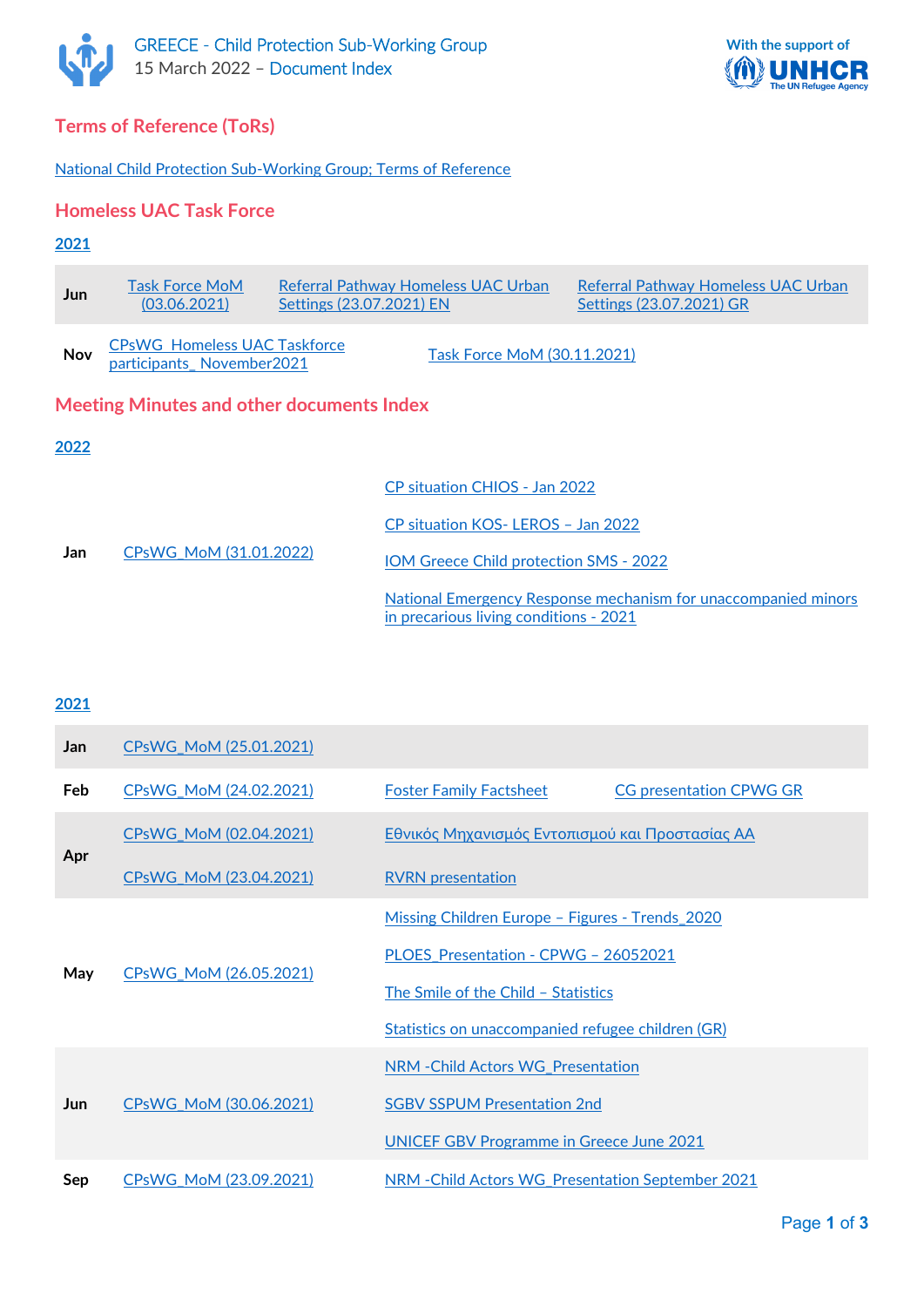



| <b>Nov</b> |                        | <b>Mentorship Project SSPUAM</b>                  |  |
|------------|------------------------|---------------------------------------------------|--|
|            | CPsWG MoM (05.11.2021) | Unaccompanied minors in the juvenile penal system |  |
|            |                        | <b>Athens Comic Library</b>                       |  |
| <b>Dec</b> | CPsWG MoM (08.12.2021) | <b>GCR Presentation CADRE</b>                     |  |
|            |                        | <b>EFIVOS Presentation</b>                        |  |

**2020**

| Jan         | CPsWG MoM (15.01.2020)           |                                                                                                                             |                                          |                                                                     |                                                                                          |
|-------------|----------------------------------|-----------------------------------------------------------------------------------------------------------------------------|------------------------------------------|---------------------------------------------------------------------|------------------------------------------------------------------------------------------|
| Feb         | CPsWG MoM<br>(27.02.2020)        | Guardianship<br><b>METAdrasi CPsWG</b>                                                                                      | challeges CPsWG                          | UNHCR - Discontinuation of the Guardianship Programme - Impact $\&$ |                                                                                          |
| Mar         |                                  | CPsWG MoM (31.03.2020)                                                                                                      |                                          |                                                                     |                                                                                          |
| Apr-<br>May | CPsWG_MoM<br>(05.05.2020)        | <b>UNHCR - Relocation of UAC</b><br>from Greece - CPsWG                                                                     |                                          | <b>IOM - Relocation of UAC from Greece- CPsWG</b>                   |                                                                                          |
| May         | <b>CPsWG MoM</b><br>(29.05.2020) | Guidance note on<br>reporting refugee<br>and migrant missing<br>children in<br><b>Greece UNHCR</b><br><b>SoC with Annex</b> | developed!                               | Missing Children Europe News Miniila is back and it's been newly    |                                                                                          |
| Jul         | <b>CPsWG MoM</b><br>(23.07.2020) | Miniila App walk-<br>through                                                                                                | <b>Miniila</b><br>App<br><b>Handbook</b> | TSOC_MISSING_ALERT_APP_GREECE                                       | Referral<br>Pathway<br><b>Homeless</b><br><b>UAC_Urban</b><br>settings (10 July<br>2020) |
| Sep         | <b>CPsWG MoM</b><br>(25.09.2020) | <b>Support The Walk -</b><br>5 minute read                                                                                  |                                          | The Walk - Creative Learning & Change                               |                                                                                          |
| Nov         | CPsWG MoM (26.11.2020)           |                                                                                                                             |                                          |                                                                     |                                                                                          |

### **2019**

| Mar | <b>CPsWG MoM</b><br>(20.03.2019) | Detention of UAC & Strategic<br><b>Litigation UNHCR CPsWG</b><br>Presentation                                    | <b>EsWG School</b><br><b>Enrolment survey Dec</b><br>2018 CPsWg<br>Presentation | <b>Prolepsis CPsWG</b><br><b>Presentation</b> |
|-----|----------------------------------|------------------------------------------------------------------------------------------------------------------|---------------------------------------------------------------------------------|-----------------------------------------------|
| Apr | <b>CPsWG MoM</b><br>(17.04.2019) | Annual Report 2018 for Children on the Move Network CPsWG Presentation                                           |                                                                                 |                                               |
| May | <b>CPsWG MoM</b><br>(15.05.2019) | Mental Health Structures for children and adolescents in<br><b>Greece MoH CPsWG Presentation</b><br>Presentation |                                                                                 | <b>Right After Care CPsWG</b>                 |
| Jun | <b>CPsWG MoM</b><br>(11.06.2019) | ChildRescue Project CpsWG Presentation 11.06.2019                                                                |                                                                                 |                                               |
| Jul | <b>CPsWG MoM</b><br>(24.07.2019) | The smile of the Child Actions and Services for UAC going missing CPsWG Presentation                             |                                                                                 |                                               |
| Sep | CPsWG MoM (12.09.2019)           |                                                                                                                  |                                                                                 |                                               |